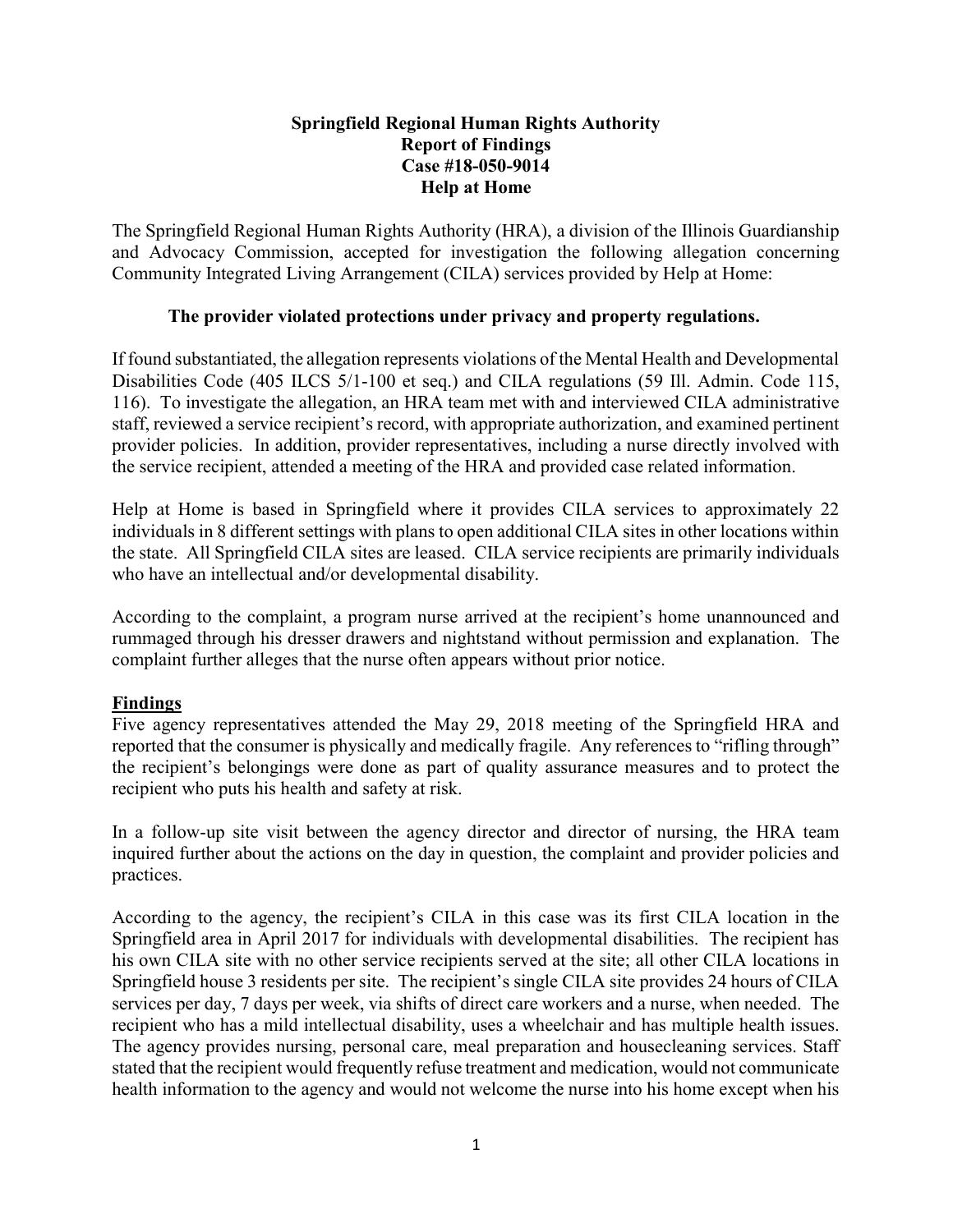situation became dire. The agency stated that it attempted to conduct quality assurance measures but the recipient was not cooperative. The agency also attempted to obtain information regarding the recipient's urology care and needs without success even though the recipient lacked the ability to pass his own medications. Although the recipient was reluctant to cooperate, the nurse identified in the complaint had a better rapport than most staff per agency report. At the time of the incident, the nurse was attempting to review a Help at Home binder kept for every service recipient to clarify and update treatment. It was at this time that a bag of items that included medical paperwork and an injection were found sitting in the vicinity of the binder. The agency further stated that the recipient allowed the nurse to go through the items and paperwork in his presence and he agreed to allow the nurse to take the paperwork with her so that she could make copies and then return the originals. The agency stated that it conducted no searches of the resident's house and only removed the paperwork temporarily to secure copies and with the recipient's permission. The agency contends that the complaint made to the HRA coincides with the agency's recent efforts to pursue the recipient's involuntary discharge due to his unsafe and non-compliant behaviors such as drug use, prostitutes visiting his residence, medication non-compliance, not using his air conditioning, etc. The involuntary discharge notice was issued to the recipient in February 2018; he appealed but his appeal was denied. Prior to involuntary discharge proceedings, the agency stated that it had attempted several meetings to resolve related issues including meetings with the service coordination agency, the state department of human services, the support services team and the landlord. Staff reported that at the time of the HRA's site visit the recipient had been in the hospital for some time due to medical issues and was not doing well.

The agency reported that the nurse and all staff always knock and announce themselves prior to entering a CILA residence, including the residence of the recipient in this case. Staff are to seek permission before entering individual bedrooms. If a recipient is not home, staff would not enter a service recipient's room. The agency has a rights statement that residents sign at the time of their annual reviews. The agency maintains a Human Rights Committee that is comprised of community members, family members and service recipients. The agency stated that the recipient in this case did not have a behavior plan nor was he issued any rights restrictions; his service plan/discovery tool indicated goals to address medical needs, to keep his residence at a temperature of 78 degrees or lower and to turn in any bills so that they could be paid. The agency also maintains a grievance policy which was not pursued by the recipient in this case. The agency has no property restriction policy.

### Record Review

The allegation was reported to the HRA on 03-16-18. The HRA found no documentation about an agency nurse reviewing/removing paperwork or conducting a quality assurance review in the nursing progress notes or in any other record information initially provided to the HRA prior to the site visit. The documentation sent to the HRA closest to the 03-16-18 date of reporting the allegation to the HRA was documentation of a medical visit summary dated 03-15-18 in which the recipient had a follow-up visit with a urologist. The urologist concluded the visit with a plan to address erectile dysfunction, per the recipient's request, and ordered the medication, Trimix, in injection form. A note was added to the visit summary and signed, but not dated, by the Help at Home nurse stating: "unable to have injection in home." There was no other documentation in the nursing or other notes regarding Trimix or the recipient's desire to have erectile dysfunction addressed. Instead, the recipient's diagnoses and medications were listed as mobility issues,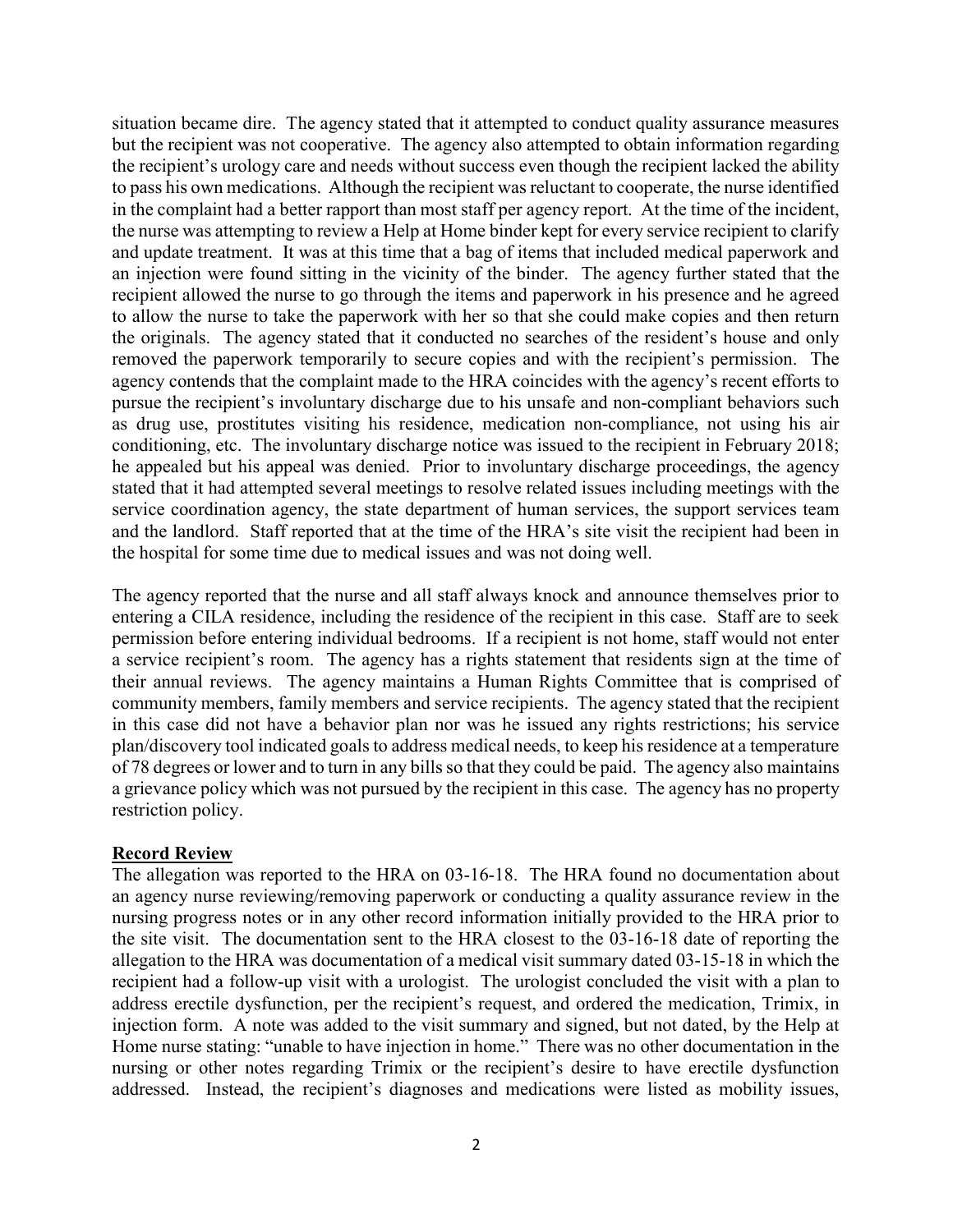Edema, Gastrointestinal (GI) Issues, Hypertension, Lung Disease and skin irritations. The next nursing progress notes provided to the HRA prior to the site visit were dated 03-22-18 in which the nurse and director of nursing accompanied the recipient to a physician's appointment concerning GI bleeding; the physician recommended that the recipient go to the hospital for further evaluations to which the recipient refused. The recipient signed a statement of his refusing medical advice. A subsequent nursing progress note on the same page as the 03-22-18 note but dated 03- 23-18 stated that the nurse contacted the recipient's power of attorney agent to update her on his wishes to refuse the hospital visit.

At the HRA's site visit, the agency provided the HRA team with an additional 1 ½ page of nursing progress notes dated 03-22-18 that were separate from the 03-22 to 03-23-18 notes provided in advance to the HRA. The HRA was informed that the agency attorney had reviewed the prior notes sent to the HRA and may not have included these additional 03-22-18. The additional 03- 22-18 notes provided at the site visit documented that the nurse had received a call from direct care staff that morning with reports of blood in recipient's stool and urine. These notes further stated that when the nurse arrived, there were representatives from the service coordination agency present and they all were discussing the recipient's medical needs, including items "recently" removed from the CILA site such as nasal spray, icy hot topical spray, both of which were not on the MAR, along with a plastic syringe holder "mixed in" with the items. The nurse documented in these notes that the removal of these items was part of quality assurance measures. The nurse further documented that the quality assurance process was explained, that the recipient had been present and had approved of the removal of items from his home, that medical concerns continue and that the potential need for a nursing home was discussed. The nurse also documented the service coordination's discussion with the recipient about his "jumping to the negative" with regard to Help at Home." There was nothing in these separate 03-22-18 nursing progress notes that documented when the removal of items occurred nor any reference to the Trimix or the urology appointment.

A nursing assessment completed on 04-19-18 mentions a urology appointment for "ED" and that the last PSA (prostate levels) dated 03-20-18 were within normal limits. There was no mention of the Trimix in the nursing assessment. The assessment does document that the recipient refused a stool softener and a flu shot.

An Individual Service Plan (ISP) dated 06-15-17 indicated primary diagnoses of Major Depressive Disorder, a Mild Intellectual Disability and Cardio Obstructive Pulmonary Disease. The recipient was listed as a team member for the plan and signed that he reviewed and approved the plan. The plan documented his refusals of treatment and his telling "untruths" about staff. Other than service refusals, there is no documentation of other behaviors that put him at risk. The plan lists goals of increasing community integration by participating in community events, maintaining a home temperature of 78 degrees or lower, providing his representative payee with bills every week, and using his breathing machine daily. A history of frequent hospitalizations was listed and a medication assessment stated that the recipient is not independent in medications but is appropriate for medication training. The plan's risk assessment listed risks associated with medication administration, wheelchair use, toileting/transferring, transportation, financial exploitation and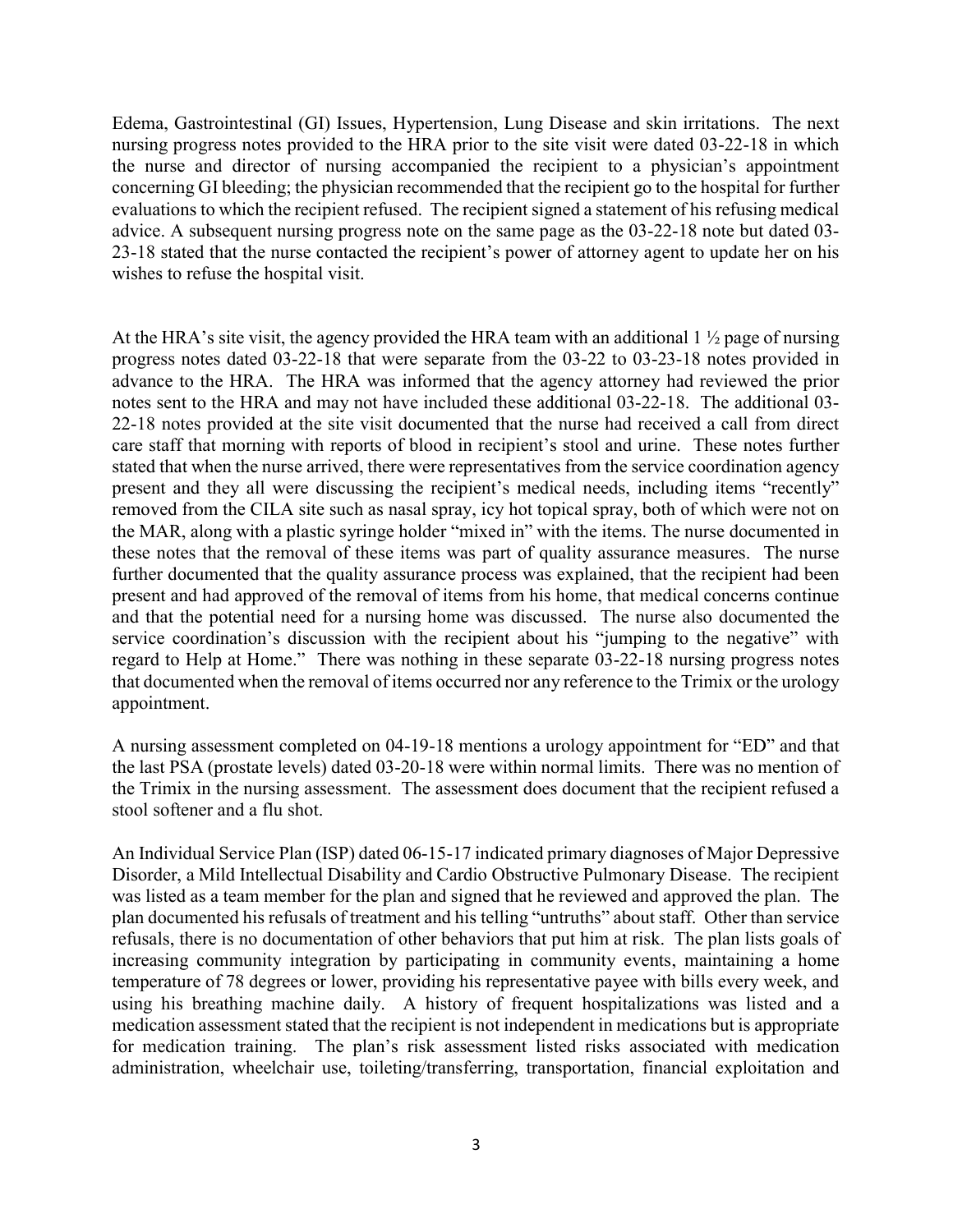employment loss. The plan concludes with statements that "Help At Home were not made aware of the extent of his medical concerns and his noncompliance upon his admission."

The HRA concluded its record review by examining the agency Disclosure Statement which states that Help at Home follows laws regarding the sharing of information, that the consumer can limit the information shared, that the consumer has a right to review/copy his own information at the agency and the consumer has a right to review a list of entities to which the agency shared consumer information. The consumer signed the disclosure on 04-19-17. Also on 04-19-17, the consumer signed confirmation statements that he received rights information, the grievance policy and information about how to access agency policies.

### Agency Policies

According to the agency's "Policy on Coordination of Health Care Needs," all consumers are to be informed of their medical, developmental and behavioral status as stated in the ISP. The agency is to follow all professional orders but the policy also acknowledges the consumer's right to refuse treatment. Agency staff are to coordinate all care and recommendations, document all physician orders and medical appointments, and then, maintain/organize all health care related information in the consumer's file.

The Rights of Consumer policy lists the many rights contained in the agency's Bill of Rights which includes, but is not limited to, rights associated with respect, dignity, medical care, private access to friends and communications, the same rights as any other person, the right to due process and a human rights committee review when there is a right restriction, the right to control services to the degree possible, "within the authorized plan," and the right to file grievances. There are no rights statements about the right to refuse treatment or rights associated with personal belongings; and one statement includes the following as a "right:" "To be evaluated, treated or receive residential habilitation in the most restrictive environment." The HRA notes that the client signed the Department of Human Services Rights statement (IL462-1201) which also does not discuss the right to refuse or personal property rights.

The agency grievance process includes a timeline for responses, using a chain of command, that concludes at the agency's board of directors at which a hearing is held. An appeal process for service denial, reduction or termination begins with a notice and concludes with a hearing officer with timelines identified for each stage of the process.

A policy on the Human Rights Committee discusses the maintenance of committee records and company representation on the committee. There is also mention of collaborating with the state's regional human rights "committee."

### **Mandates**

The Mental Health and Developmental Disabilities Code (405 ILCS 5) requires in Section 5/2- 102, that service recipients be provided with adequate and humane care and services in the least restrictive environment consistent with an ISP with the participation of the service recipient whenever possible. Section 5/2-104 guarantees the right to possess and use personal property unless certain classes of property are restricted to prevent harm on condition that the restriction of that class of items be given to all recipient at admission. Otherwise, property can only be restricted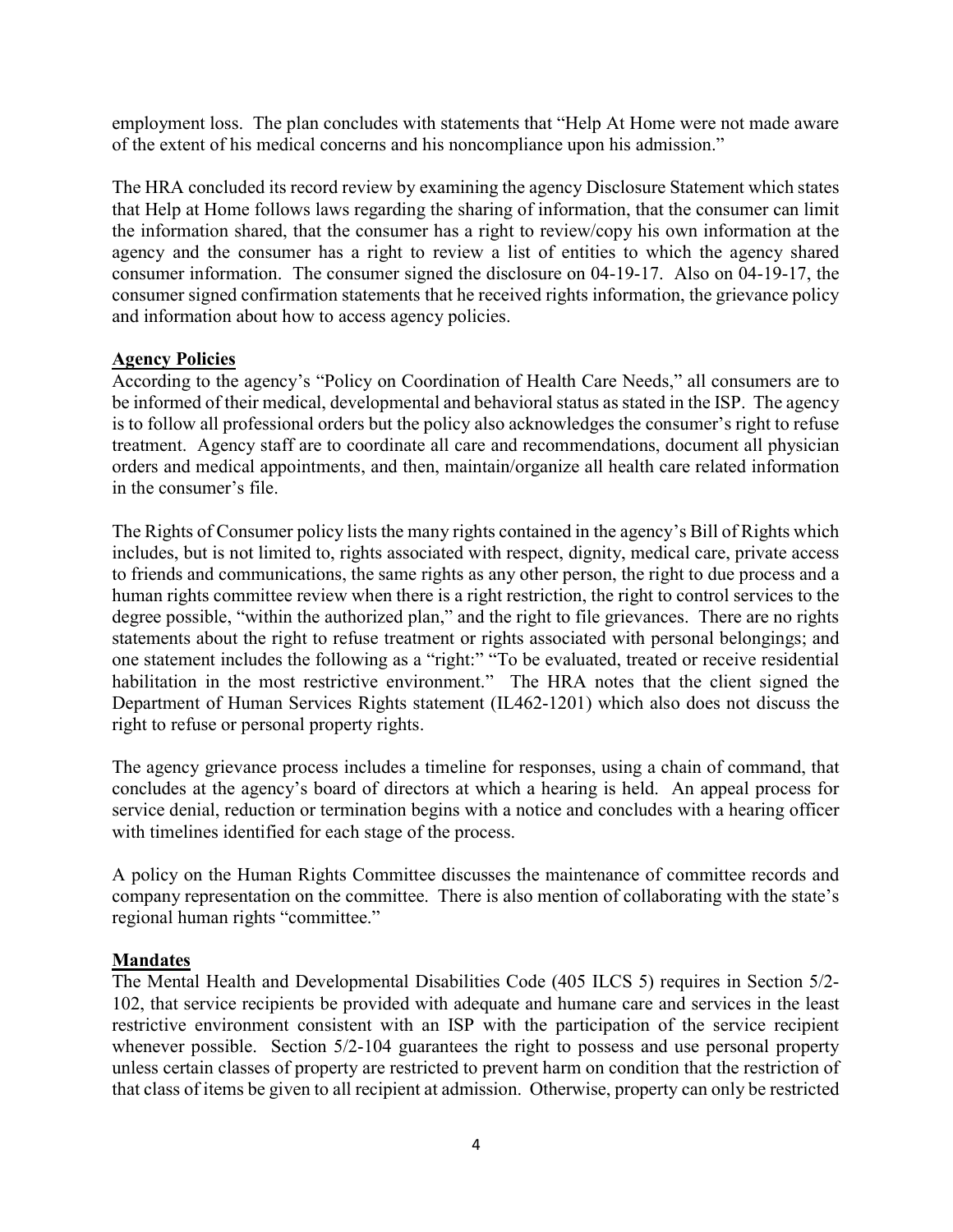to protect the recipient or others from harm. If such restrictions occur, Section 5/2-201 dictates that the recipient be given notice of the restriction, the reason for the restriction, and information about the ability to notice others, including advocacy agencies; the restriction and rationale are to be documented in the recipient's record.

CILA regulations (59 Ill. Admin. Code 115) require that services be individualized to the person with input by the service recipient and recognizing recipients as "...persons with basic human needs, aspirations, desires and feelings and are citizens of a community with all rights, privileges, opportunities and responsibilities accorded other citizens. Only secondarily are they individuals who have a disability (59 Ill. Admin. Code 115.200)." Section 115.230 requires CILAs to address needs through an interdisciplinary process. Section 115.250 addresses rights protections, including protecting rights guaranteed under the Mental Health and Developmental Disabilities Code. This Section also stipulates that individuals are not to be denied/suspended or terminated from services for exercising their rights. Section 115.320 requires the establishment of a committee review process for human rights issues as well as a quality assurance plan to evaluate and resolve identified problems.

CILA regulations that govern medication administration (59 Ill. Admin. Code 116) stipulate in Section 116.60 that if a recipient is found not able to self-administer medication, then a plan to teach self-administration is to be established. Section 116.50 states that non-licensed staff are not to administer injections and Section 116.80 requires that all medication be kept in locked storage.

#### Conclusion

The complaint alleged that the agency violated privacy and personal property protections when a nurse entered a CILA recipient's site, without permission and rifled through the recipient's personal belongings. Staff reported that, during a quality assurance visit, a nurse removed and returned medical paperwork for copying purposes. Documentation provided at the time of the HRA site visit more specifically mentioned the removal of over-the-counter medication, done with recipient consent, and as part of quality assurance reviews. The HRA notes there was no documented restriction notice provided to the recipient when items were removed. CILA Rule 116 requires that all medication be kept in locked storage. Because there was no clear proof that the nurse entered the residence and examined/removed the items without permission and because CILA rules require that medication for a consumer who cannot self-administer medication be locked up, the HRA does not substantiate a rights violation. However, the HRA has several concerns and suggestions it would like to stress.

- 1. CILA rules require providers to educate individuals unable to self-administer medication; however, the HRA found no related goals for this recipient who was determined not to be able to self-administer medications. The HRA strongly suggests that such goals be added for similar service recipients.
- 2. There were no ISP goals or committee reviews related to medication/treatment noncompliance or any of the safety/behavioral concerns that the agency reported to the HRA as justification for pursuing involuntary discharge. The HRA strongly suggests that the agency pursue treatment goals for behaviors that can lead to service termination consistent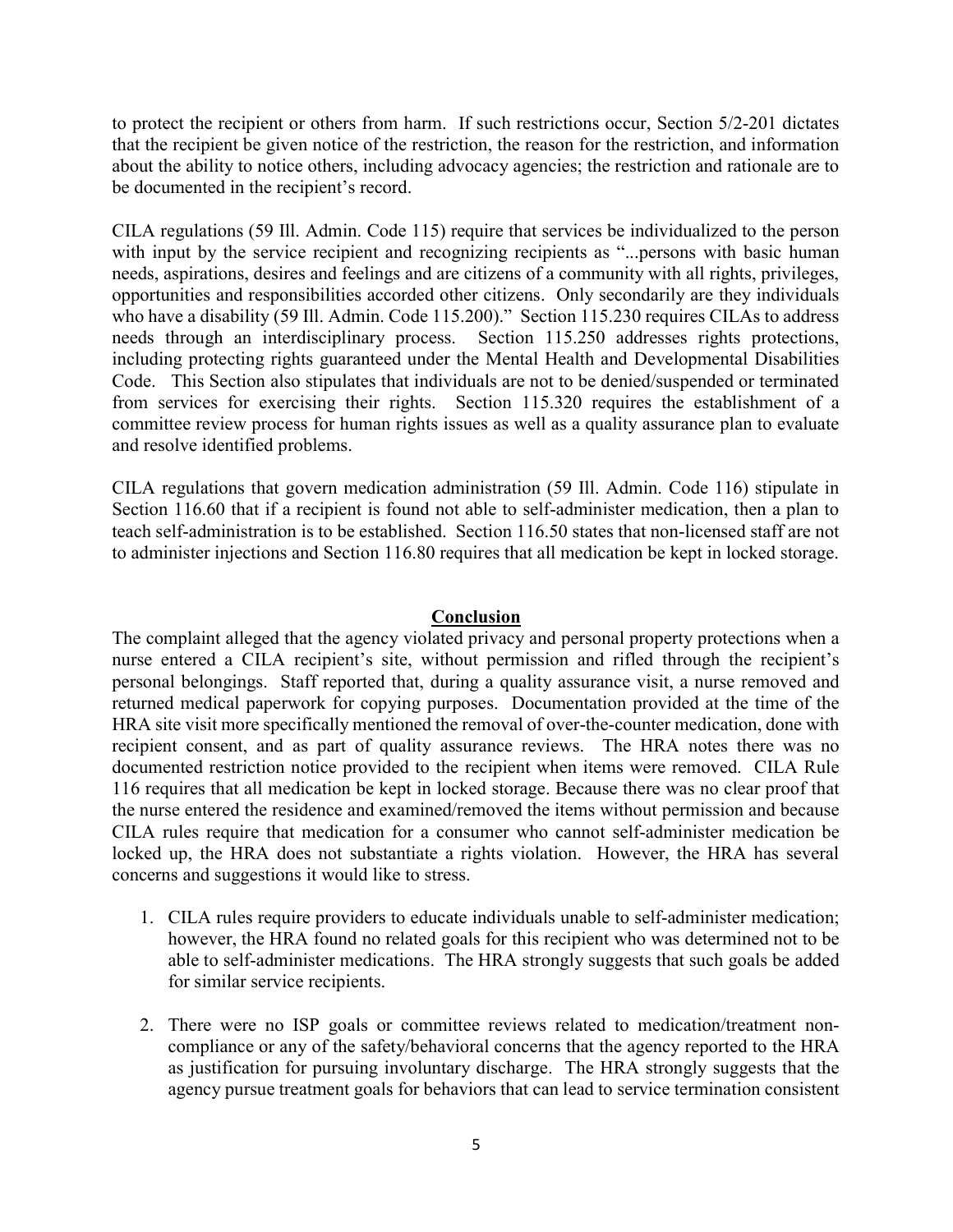with Mental Health Code provisions (5/2-102) and the agency's Coordination of Care policy and review the recipient's situation with the human rights and behavior management committees.

- 3. It appears that the removal of items occurred sometime before the 03-22-18 nursing progress note in which the removal of items was discussed in the presence of the service coordination agency. However, there was no documentation, incident report or nurse progress notes specific related to the day this event occurred. The HRA strongly urges the agency to document such removals in a timely manner, including what was specifically removed and any related discussion on the day of the removal, perhaps on an incident form. And, if at any time, items removed from a service recipient include personal property, a human rights committee review must be conducted and a restriction notice must be issued to the recipient consistent with the Mental Health Code Section 5/2-201.
- 4. Expand the Bill of Rights to include the right to refuse (405 ILCS 5/2-107), the right to possess personal property except as allowed in the Mental Health Code and CILA regulations (405 ILCS 5/2-104 and 59 Ill Admin. Code 116.80), and the use of restriction notices when rights are restricted (405 ILCS 5/2-201). Review/revise the right "To be evaluated, treated or receive residential habilitation in the most restrictive environment," which is inconsistent with the Code's right to least restrictive treatment.
- 5. There was a great deal of reference to what the agency considered to be "quality assurance" checks but the HRA found no checklists, forms or policy related to quality assurance measures. Ensure that quality assurance checks are documented. Consider the use of a standardized form, to clarify for staff and recipients alike what is being and can be "checked," how often, etc. Standardizing quality assurance efforts, when possible, helps to assure that the quality assurance applies to service provision/staff and that such checks are not an attempt to single out recipients in any way. Educate recipients and staff about the quality assurance process and ensure that such checks are respectful of recipient privacy and rights. Seek and document recipient permissions to do checks if they involve recipient rooms or personal property. Include quality assurance checks regarding whether or not staff are knocking on recipient doors and gaining permission to enter.
- 6. When the HRA requests record documentation pertaining to an issue in advance of its site visit, ensure that all documentation is provided as authorized by the resident and/or guardian.
- 7. Finally, the HRA is concerned about what appears to be a chain of events that may have been the underlying rights concern. According to a medical visit summary of a visit that occurred a day before the HRA received the allegation, the recipient specifically talked to his urologist about and received medication for erectile dysfunction. The nurse documented on the medical visit form that injections were not allowed in the home. The nurse's statement that injections are not allowed in the home does not appear consistent with CILA regulations/allowances. And, other than a brief nursing assessment note about "ED" and the recipient's prostate labs, there was no other documentation about the recipient's erectile dysfunction or his desire to take specific medication for it. The HRA